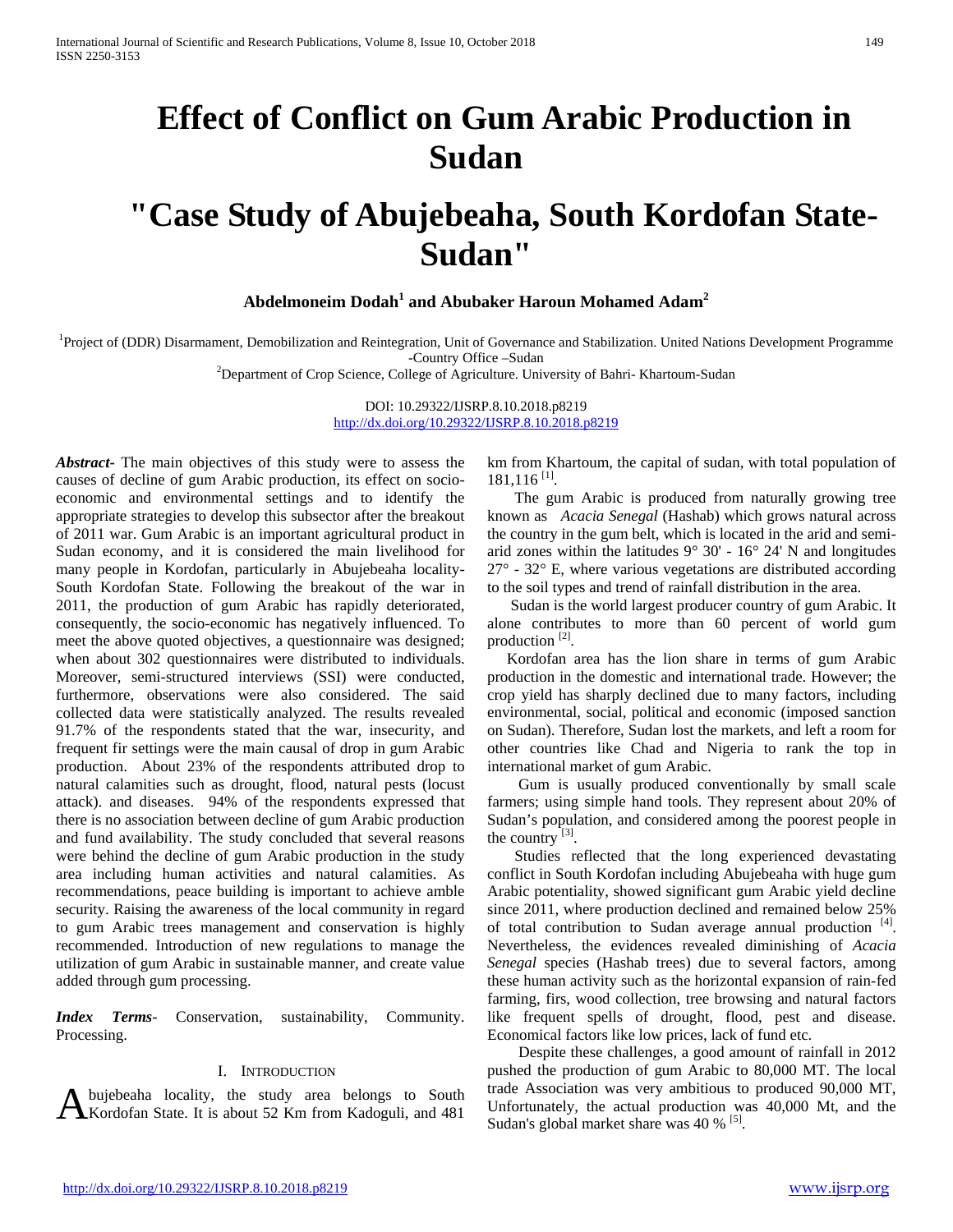From the aforementioned, great effort is needed to increase and promote the gum Arabic production and productivity. Among the possible solutions, the Sudan Government has to reconcile with armed oppositions. Such approach builds confidence, encourages urban-rural migration, particularly the displaced people, and brings back peace, security, and attracts more investors. Eventually, the engagement of business partnership in gum Arabic production will lead to improved livelihoods, rural development as well as the increasing the opportunities for achieving higher Gross Domestic Product (GDP).

 From empirical studies, three aspects are of great concern in the area of gum production in greater Kordofan, namely:

- **Policy**: The Khartoum meeting in 2017 focused on assessing the impact of the Government policy on the export and marketing of gum Arabic, identified options for changing the current marketing arrangements in order to increase and stabilize gum exports, capture more value added and provide producers with a larger share of export prices. The outcomes of the study were (1) Controlling the gum Arabic export market could increase export revenues for Sudan and raise the income of small scale farmers. (2) Ample security is crucial for providing recovery on the gum belt to encourage investors in gum production chain. (3) Establishing Governmental Gum Arabic Bank to fund the producers, processors and marketing monopoly**.**
- **Environmental aspects:** The *Acacia Senegal* grows best in sandy soils with annual average rainfall between 200-400 mm, and in clay soils with average annual rainfall between 400-800 mm  $\left[6\right]$ . Climate change brought variable changes, pertaining the ecosystem services, and agro-biodiversity in the gum Arabic belt, where, the local communities practice a subsistence economy, They harvest gum Arabic, cultivate some crops, rear animals, collect firewood, charcoal,

medicinal plants. The land mi-sue made the economic value of the ecosystem is not properly recognized; hence the livelihood system is likely to be adversely affected. Among the possible remedy is the introduction of business partnership between the government, international companies and local producers to invest and support the funding in gum production, processing and marketing  $[7]$ .

**Pricing system:** The gum Arabic Company in 1997 declared policies referred as privileges of Gum Arabic Company. This included non-pricing policy as an incentive to protect gum producers from smugglers and middlemen. Another aspect in this system is the constraints in gum production including biological, natural, organizational, planning, conflict, fires, roads, socio-economic, marketing, high commissions, smuggling, and the lack of fund.

## II. METHODOLOGY

 In this study, qualitative and quantitative research methods were followed. Questionnaire was designed, and randomly distributed to 302 respondents. Semi-structured interview (SSI) was conducted; involving gum Arabic producers. Moreover, value chain approach, and Focus Group Discussion (FGD) were carried out with gum producers, gum labors, traders, Banks, Cooperatives' Administrations, Ministry of Agriculture, National Forest Cooperation, and Gum Arabic Board services in four villages of Abujebeaha [Abujebeaha town (43 respondents), Tummar (36), Jedeid (157), and Siragia (66)]. Finally; observations were considered.

 The collected data were statistically analyzed; using Statistical Packages for Social Science (SPSS).

## III. RESULTS AND DISCUSSION

Table (1): Respondents' answers about war effect on gum Arabic production in the Study area (2018).

| Did the conflict cause a decline in gum production in Abujebeaha? |                |           |         |
|-------------------------------------------------------------------|----------------|-----------|---------|
| Yes or No                                                         |                | Frequency | Percent |
| Valid                                                             | Yes            | 277       | 91.7%   |
|                                                                   | N <sub>0</sub> | 025       | 08.3%   |
|                                                                   | Total          | 302       | 100%    |

Source: Field Survey 2017

 From the above table (1), most respondents (91.7%) believe that conflict was the main causal of declined in gum Arabic production, and few respondents (8.3%) said other factors caused the decline in gum Arabic production in the study area.

| Has the war in 2011any impact on gum Arabic business and trade? |       | Frequency | $\%$  |
|-----------------------------------------------------------------|-------|-----------|-------|
| Valid                                                           | Yes   | 285       | 94.4% |
|                                                                 | No    |           | 5.6%  |
|                                                                 | Total | 302       | 100%  |

Table (2): Effect of war on Gum Arabic business, and trade in the study area (2017).

Source: Field Survey 2017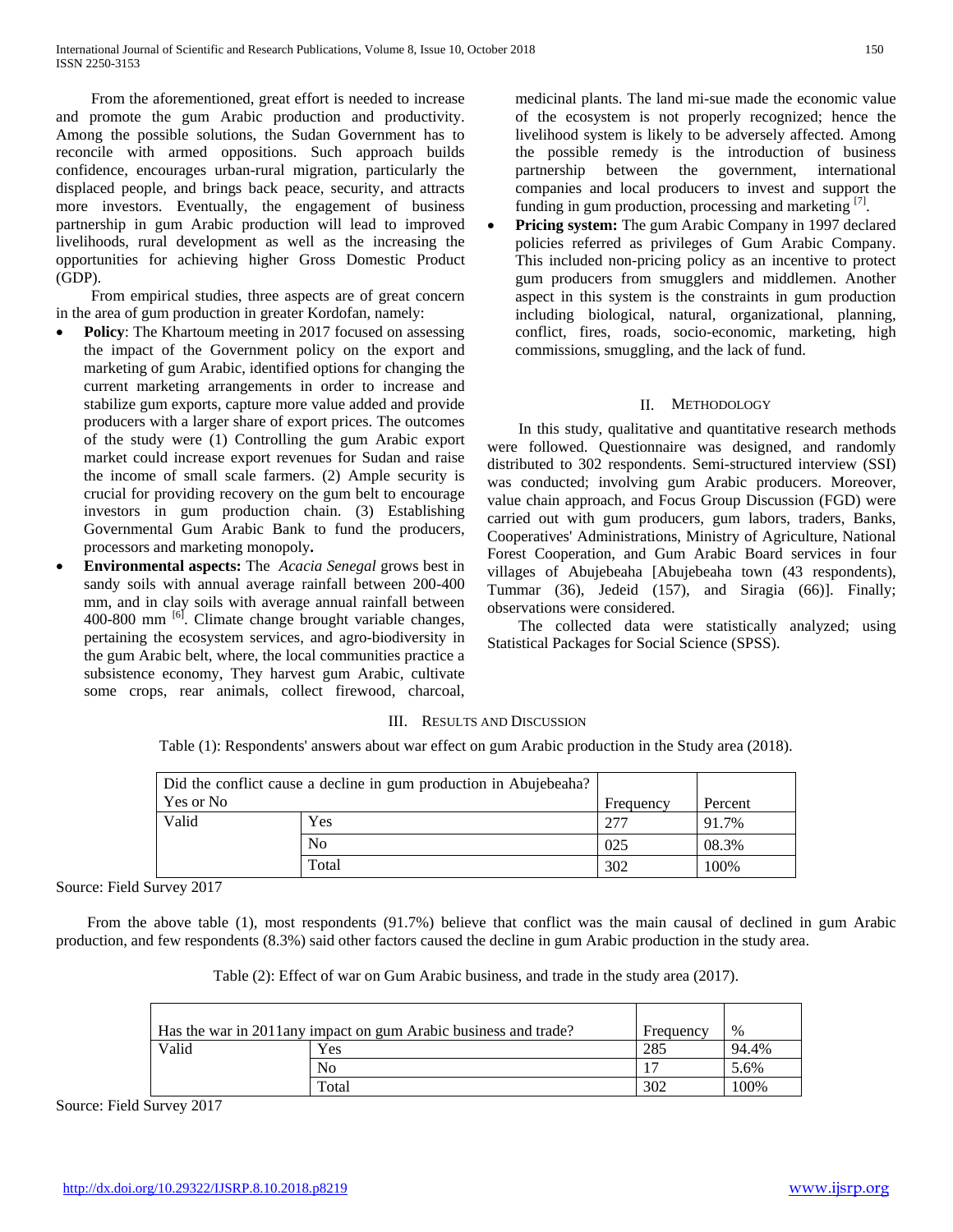Table (2), revealed that the majority of the respondents (94.4%) stated that war has resulted in fear among the gum actors including the investors. Moreover, the conflict has displaced the producers influenced on gum Arabic business and trade in the study area, while few respondents (5.6%) believed that other factors contributed to the diminishing business and trade in the stay area following the war in 2011.

Table (3): Relationship between fund availability and gum Arabic production in the study area (2017).

| Did the lack of fund has impact on gum Arabic production in the study area following the war in 2011? |                    |                 |       |        |
|-------------------------------------------------------------------------------------------------------|--------------------|-----------------|-------|--------|
|                                                                                                       |                    | Lack of capital |       |        |
|                                                                                                       |                    | Yes             | No    | Total  |
| Question: Did the 2011 conflict cause a Yes                                                           | Count              | 219             | 58    | 277    |
| decline in gum Arabic production<br>in<br>Abujebeaha area? Yes or No                                  | $\%$               | 72.5%           | 19.2% | 91.7%  |
| N <sub>0</sub>                                                                                        | Count              | 18              |       | 25     |
|                                                                                                       | $\%$               | 6.0%            | 2.3%  | 8.3%   |
| Total                                                                                                 | <b>Total Count</b> | 237             | 65    | 302    |
|                                                                                                       | $\frac{0}{6}$      | 78.5%           | 21.5% | 100.0% |

Source: Field Survey 2017.

From the above table (3); the majority of the respondents (78.5%) confirmed that lack of fund is associated with the drop of gum Arabic production in the study area, while few respondents (8.3%) did not agree with this argument.

## IV. CONCLUSION AND RECOMMENDATIONS

## **Conclusion:**

 This study identified several factors contributed to the decline of gum Arabic production in Abujehaea locality, including natural, human, economic and political factors.

## **Recommendations:**

- 1. Reconciliation between the government and the armed opposition to avail peace and security to resume gum Arabic production.
- 2. The local communities should take part in gum Arabic policy formulation and implementation.
- 3. New arrangement for gun Arabic funding, production, processing and marketing is of great concern.
- 4. Provision of basic infrastructures and services to gum Arabic production area is important.
- 5. A forestation program is important for the recovery and conservation of gum Arabic belt.

## **REFERENCES**

- [1] Bashir Kunnu (2016): Statistical Report, Bureura of Statisic Office, South Kordofan State.
- National Academy of Sciences (NAS) (1979): In Tropical Legumes, Resources for the Future. National Academy of Sciences, Washington, DC., USA., pp: 123-163.
- [3] Couteaudier, T. Y. (2007): Export Marketing of Sudanese Gum Arabic Export Marketing of Sudanese Gum Arabic, pp: 1–45.
- [4] Elsadiq Alajib. Head of Marketing Department-Gum Arabic Board-Sudan (2016): Interview.
- [5] Andrew Torchia. (2013): Ulf Laessing; West Kordofan Study.
- [6] Harmand, and E. (2012): Gum arabic production in *Acacia senegal*  plantations in the Sudanian zone of Cameroon: Effects of climate, soil, tapping date and tree provenance. Bois et Forets Des Tropiques, 66(311), 21–33.
- [7] (Mirghani, Ibni Oaf, Ali abdelaziz Salih, Khatmia Awad Mohamed, Asia adlan Mohamed, Babkier Mohamed Tom, Farouq Ibrahim Shomo, Mohamed Aljack Ahmed, Jamal Yousif Mohamed (2013): The Economic Validation of Ecosystem and Biodiversity and Mainstreaming into National Development Policy and Planning> Ministry of Environment, Forestry and Physical Development- Higher Council for Environment and Natural Resources- Sudan.

#### **AUTHORS**

**First Author** – Abdelmoneim Dodah, Project of (DDR) Disarmament, Demobilization and Reintegration, Unit of Governance and Stabilization. United Nations Development Programme -Country Office -Sudan E: shumododah@gmail.com **Second Author** – Abubaker Haroun Mohamed Adam, Department of Crop Science, College of Agriculture. University of Bahri- Khartoum-Sudan E:abubakerharoun@gmail.com

**Correspondent author:** shumododah@gmail.com